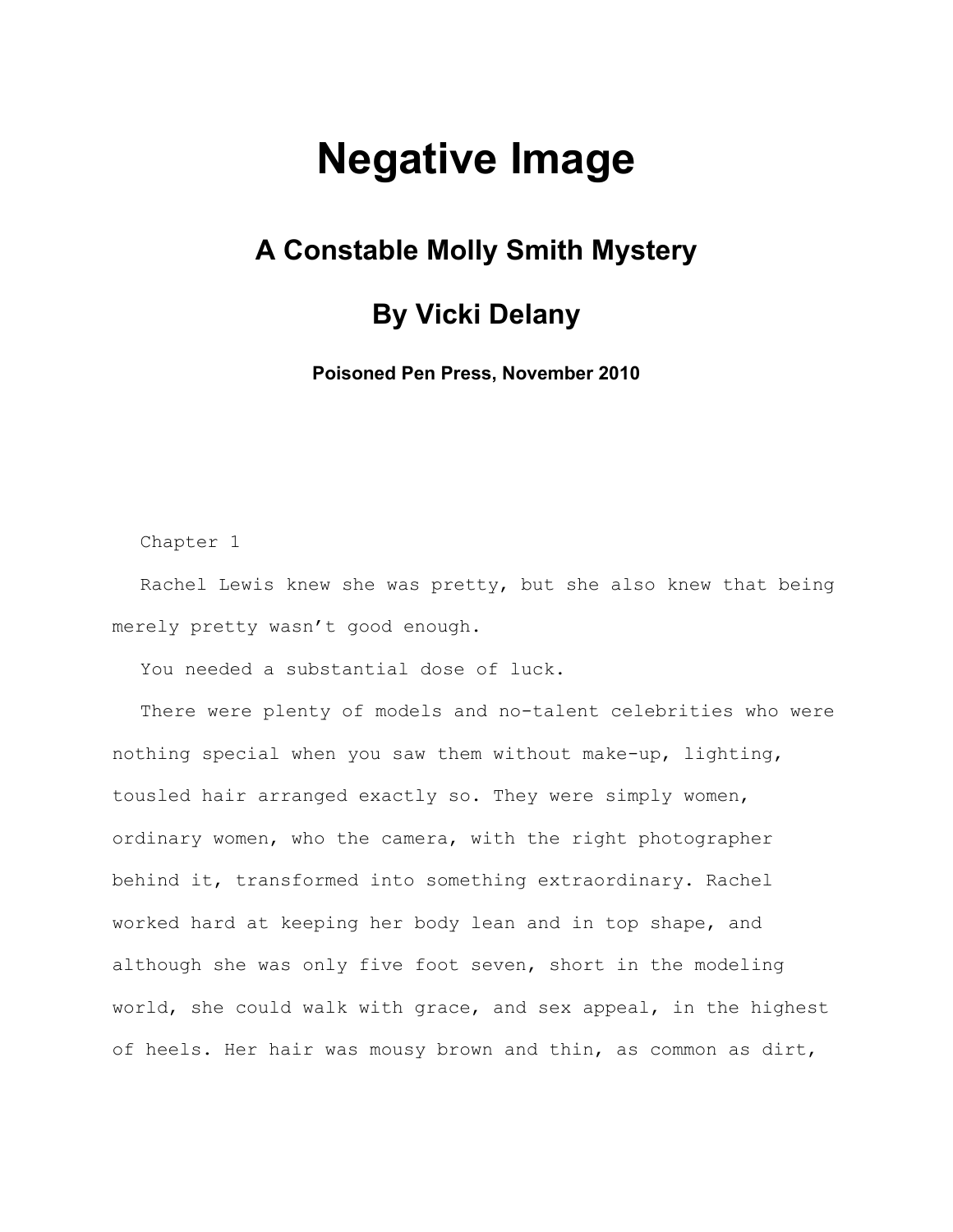but that's what wigs and extensions were for. All she needed was to be photographed by the right photographer, someone who had not only skill behind the camera, but who also had fame, a reputation, contacts, and she'd be heading straight up the ladder, on her way to the big-time.

At last Rachel Lewis's luck had turned. She'd found him.

She parked her cart in the hallway, and knocked loudly. When no one answered, she opened the door with her key. Tucking the small folder containing her even-smaller portfolio under her arm she eased the door open.

If the boss found out she'd approached a hotel guest on a personal matter, it would be enough to get her fired. To Rachel, that was a risk worth taking. She was tired of working here, anyway; the skiing season was over and she had no other reason to hang around.

"Housekeeping," she called. Still no answer. She walked into the room. It was a pig-sty, but then again, it always was. It didn't matter to her if he was a pig, all that mattered was that he was a fashion photographer and he'd agreed to look at her portfolio.

She'd been lucky, yesterday, to catch him coming out of his room. Although luck had little to do with it: she'd been waiting next door, listening to the sounds of a man getting ready for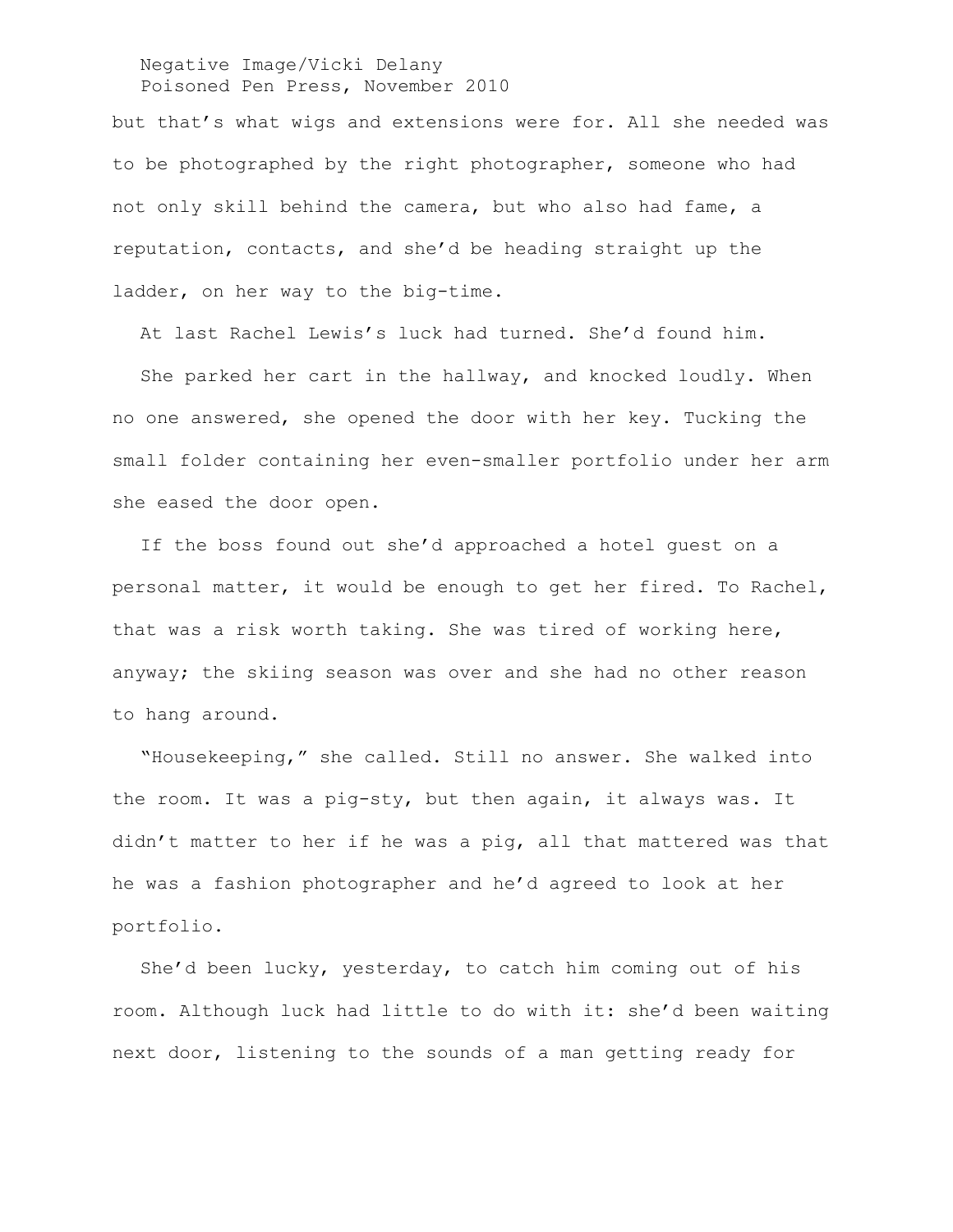his day. When she heard the door open, she'd run into the hallway, and made her pitch.

She'd studied acting in school, and had rehearsed her lines as if she were going to be on the stage. He looked her up and down, with a lazy eye. The light in the hotel hallway wasn't good, much too bright, illuminating every flaw, but she'd put on a cap that came low over her forehead and designer sunglasses that cost three hundred bucks. She might look strange, a hotel maid wearing sunglasses indoors, but figured it was worth trying for the effect. Same with the four inch heels she'd stuffed into a pocket of the housekeeping cart for just that purpose, and the belt that cinched the waist of the hideous black and mustard uniform.

He'd moved his eyes up and down her body, while she posed, one leg in front of the other, hip slightly forward. He told her he was in a hurry, but she had good lines and he'd look at her portfolio. If he liked what he saw, he said, he'd invite her for a... drink, and discuss her prospects. Leave it in his room, sometime. He walked away, and she'd gone back to the room she was supposedly cleaning and let her knees collapse underneath her. Today she'd brought the portfolio on which she'd spent every last penny of her savings with her to work.

Room service dishes. The food, cheese and pâté, bread and crackers, grapes and slices of melon, was untouched. She lifted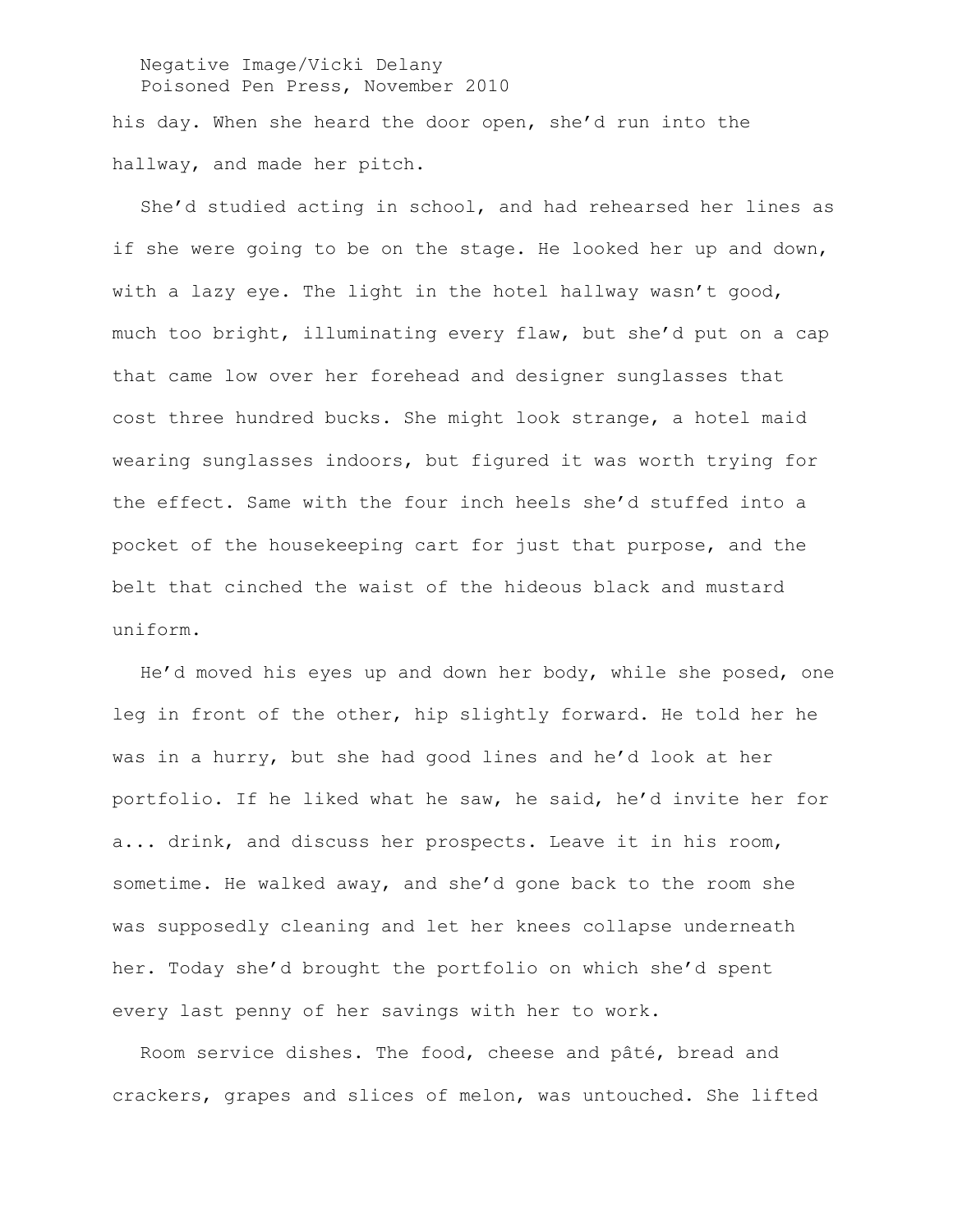the uncorked champagne bottle out of the pool of water in the silver bucket and was surprised at its weight. She held it to the light streaming in through the open drapes. Almost full. Lifting the bottle to her mouth she took a deep drink. Delicious. She held the champagne, bubbles gone, in her mouth for a few moments as she flicked through the detritus on the desk. Computer printouts, photographs of the mountains, tops still covered with snow but grass and trees coming back to life in the spring sunshine, shaking off the memory of a harsh winter. A few shots of people in town, women, young women, with jackets unzipped and pockets bulging with gloves and faces turned to the sun. Nothing, no one, special, she thought.

One old picture, yellowing and turning up at the edges, was pure porn, and not a very good photograph at that. She dropped it back on the desk. You saw a lot of secrets cleaning up after people. Her own portfolio, she would lay out carefully on the bed after making it.

Clothes littered the floor. Underwear, socks, a thick handknit sweater. No women's clothes. His wife - at first the staff thought she must be his daughter, perhaps even a granddaughter had another room. Rachel took a quick glance at the door to the adjacent room. The lock was turned. Interesting that he'd shut his glamorous young wife out at night.

What did they say: *the rich are different than you and me*.